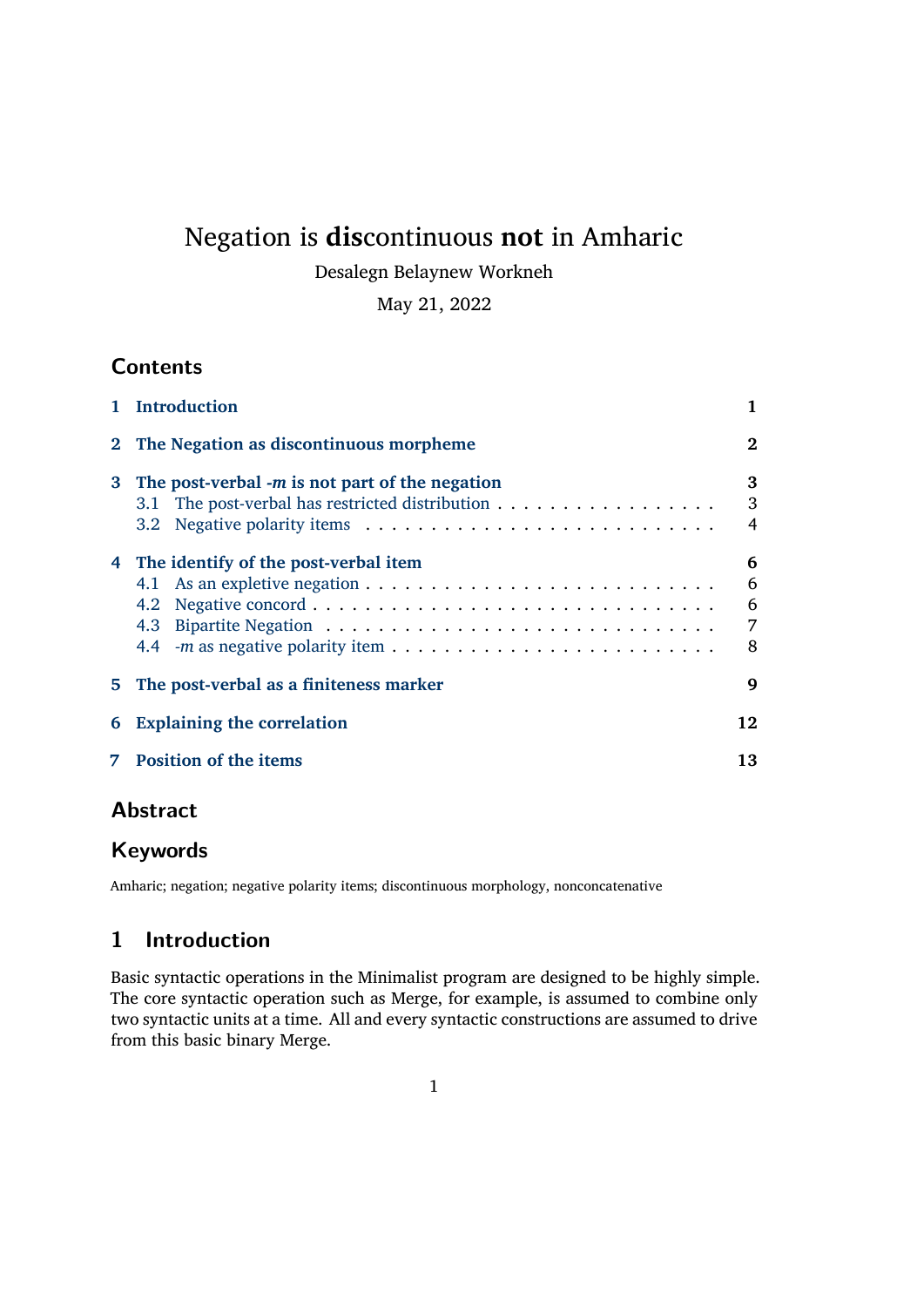But, natural language doesn't appear to be a simple as that. One of the cases where the binary merge appears to face a challenge is the case of nonconcatenative morphology. Given morphemes are one type of syntactic objects that are supposed to merge with the host lexical items or other morphemes, the nonconcatenative patterns don't behave like regular binary units.

Discontinuous morphology is one of those nonconcatenative morphological patterns that would pose a challenge to the binary merge. The negation in Amharic is marked by apparently discontinuous morphemes which encircle the lexical verb which it modifies. Consider the following example from [Demeke](#page-15-0) ([2003](#page-15-0)).

(1) yonas ʔal-hed-ə-m *Jona* neg*-go-3*msgS*-*neg 'Jonas didn't go.'

Here, the clause is negated with the help of two non-linear, nonconcatenative morphemes which appear in the pre- and post verbal positions. In some works, these two units are considered two different part of the same negation feature. Others consider their relationship to be a sort of agreement (concord). Demeke for example treats these units as negative concord.

In this paper, I am going to present a supporting evidence to the linguistic proposals that claim that the basic syntactic system doesn't contain non-binary units. The seemingly nonconcatenative morphologies emerge as epiphenomena to some post-syntactic (PF) modifications to the syntactic units [Bye & Svenonius](#page-15-1) [\(2012\)](#page-15-1). I will specifically argue that the negation in Amharic is not really represented by a discontinuous morphology. What looks like a discontinues negation system is actually a layer of functional items where one of them is a finiteness feature selecting the negation feature. The *-m* item which appears with the negation *a-* is actually not a negative item. It is rather part a finiteness marker which happens to have a correlation with the negation because of the selection relation to it.

## <span id="page-1-0"></span>**2 The Negation as discontinuous morpheme**

Various authors have noted that the negation in Amharic is signaled by by two pieces of morphemes which appear in the preverbal and post verbal positions.

[\(Leyew](#page-15-2) [1998:](#page-15-2) 221), for example, stated that "Amharic has discontinuous morphemes which represent negation and tense, whereas English verbs have an independent morpheme for negation and a continuous morpheme for tense.".

[\(Leslau](#page-15-3) [1995:](#page-15-3) 824-5) also made similar statements. "The negative perfect is expressed by *al-* prefixed to the affirmative perfect followed by the suffixed -m... The negative imperfect is expressed by a- prefixed to the affirmative imperfect followed by the suffixed -m"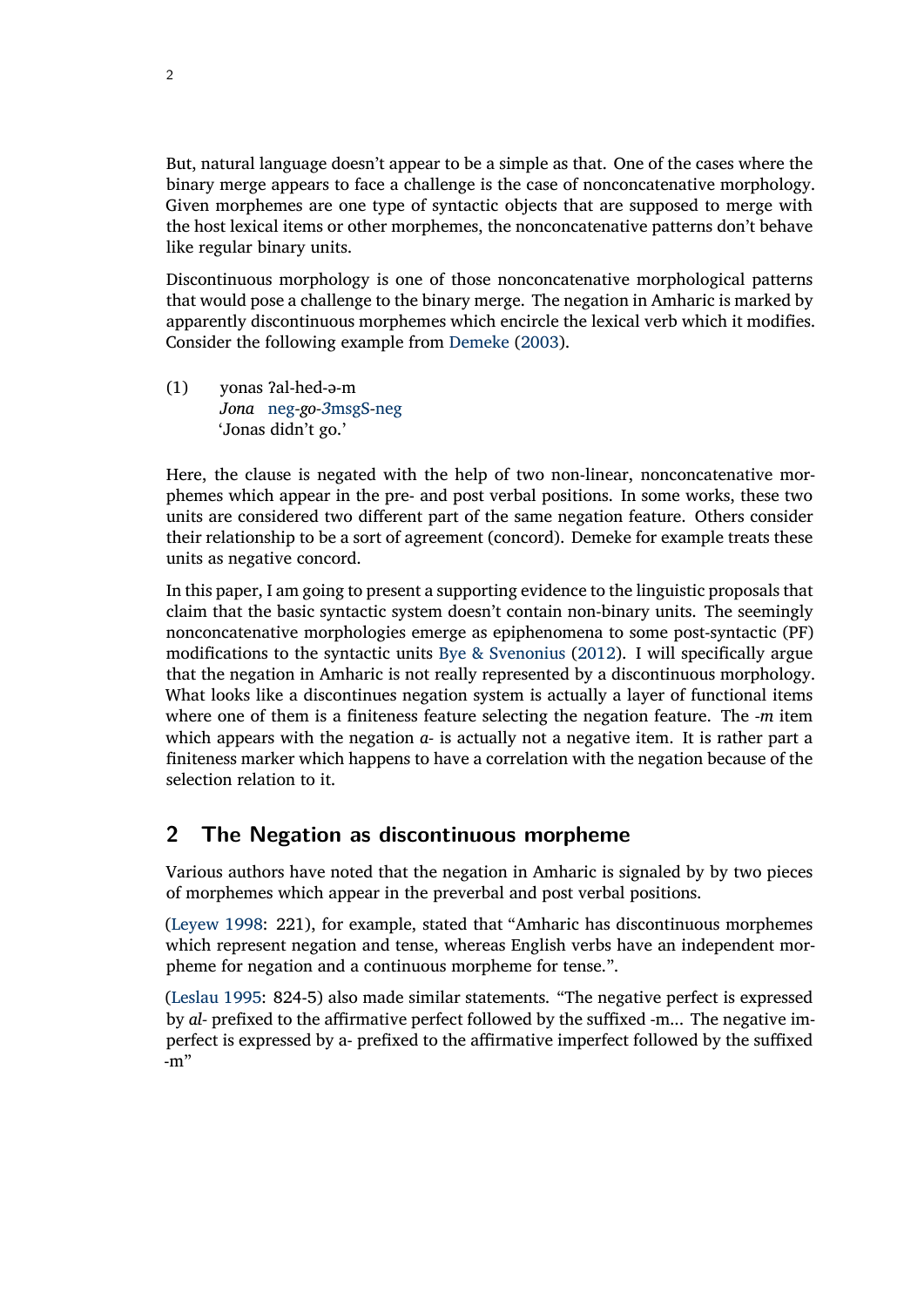([Little](#page-15-4) [1974:](#page-15-4) 91) is another work which claimed "Amharic negative constructions are discontinuous, consisting of a prefix al- and suffix-m."

From recent publications, it is Demeke [2003](#page-15-0) who confirmed the presence of complex morphology for the negation of Amharic. In his discussion of the Semitic languages of Ethiopia, he grouped Amharic with those languages which mark negation using discontinuous morphemes.

While this appears to be the standard view, there is at least one work which considers the *-m* component not as part of the negation. Without much explicitly discussion why turn out to be the case, [Assefa](#page-15-5) ([2018](#page-15-5)) simply considers the *-m* item to be a clause marker rather than as part of the negation system. I fully agree with the idea that the *m* particle not to be part of the negation.

### <span id="page-2-0"></span>**3 The post-verbal** *-m* **is not part of the negation**

In this section, I am going to argue that the post-verbal element *-m* is not part of the negation. As I have noted above, the –m morpheme is assumed to be part of the negation. One of the main reason for such as assumption is the strict association of the morpheme with the negation prefix. It is assumed to be available only on negative clauses.

Here, I will indeed show that this is not the case. The *-m* morpheme is neither always correlated to the negation, nor is the negation associated with the *-m* morpheme. They are associated on a certain types of clause; but they are also mutual exclusive in other types of clauses.

#### <span id="page-2-1"></span>**3.1 The post-verbal has restricted distribution**

The first reason to assume the *-m* particle not to be as part of the negation system is its restricted distribution. That is, the negation item appears with the *-m* particle only within restricted syntactic contexts. The post-verbal item, for example, never appears when the verbs are in jussive form.

(2) ɨnč'ət-u-n *wood-*def*-*acc neg*-3*msg*-break-3*msgS*-3*msgO ʔa-yɨ-sbər-ə-w 'Let him not break the wood.'

In addition to the jussive form of the verbs, the post-verbal part of the negation never shows up in complement clauses.

This has already been noted in previous studies. [\(Little](#page-15-4) [1974:](#page-15-4) 91) for example noted that the prefix is the sole marker of negation in subordinate clauses: "...the prefix is obligatory in all instances and is the only indication of negation in subordinate verb forms."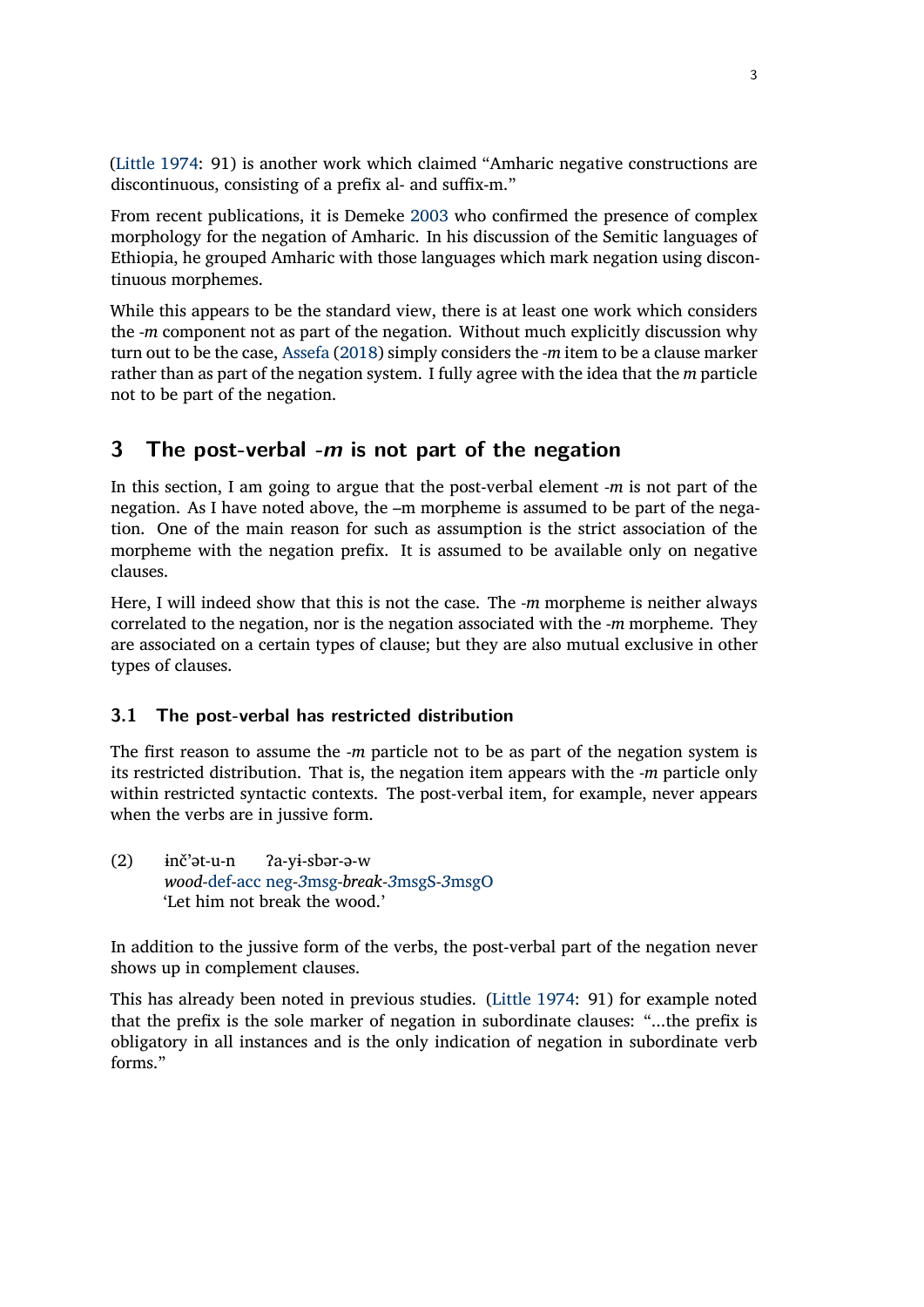Consider the following examples.

- (3) yosef-n kə-ʔal-t'ərra-čč-w-(\*m) ... *Josef-*acc *if-*neg*-call-3*fsgS*-3*msgO 'If she didn't call Josef...'
- (4) Mariam ?ndə-?al-hed-əčč-(-\*m<sup>1</sup>) ak'allə-hu *Mary* CM*-*neg*-went-3*fsgS *know-1*sg 'I know that Mary didn't go.'
- <span id="page-3-1"></span>(5) wədə kɨfl yə-ʔal-gəbba-w-(\*m) təmari... *to class* rel*-*neg*-enter student* 'The student who didn't enter to class...'

In the first example, the negation of the conditional clause contains no post-verbal element of the negation. In the second example, we have a finite complement clause embedded under the complementizer *ʔndə*. Here again, the negation of the embedded clause lacks the post-verbal part of the negation. The same is true with the relative clause given in [\(5\).](#page-3-1)

These examples shows that the post verbal *-m* suffix appears in a restricted environments. The prefix negative morph is the sole unit that encodes negation.

#### <span id="page-3-0"></span>**3.2 Negative polarity items**

The negation polarity items in Amharic are made by attaching the *-m* particle on indefinite wh-items. These items are sometimes considered to carry a negative sense. But, that is absolutely further from the truth. They never carry negation meaning.

| derived | English equivalent |  |
|---------|--------------------|--|
| man-m   | anybody            |  |
| $min-m$ | whatever           |  |
| ləmin-m | for whatever       |  |
| yət-m   | anywhere           |  |
| məččəm  | anytime            |  |
| ?ndət-m | any how            |  |
|         |                    |  |

|  | Table 1: Generation of negative polarity items |  |  |  |  |
|--|------------------------------------------------|--|--|--|--|
|--|------------------------------------------------|--|--|--|--|

<sup>1</sup> The *-m* particle I am discussing here should not be confused with the one which is used to mark focus. The relation of the two items is beyond the scope of the current paper. But, it is important to note that in the sense of focus, the *-m* item is licit in these examples.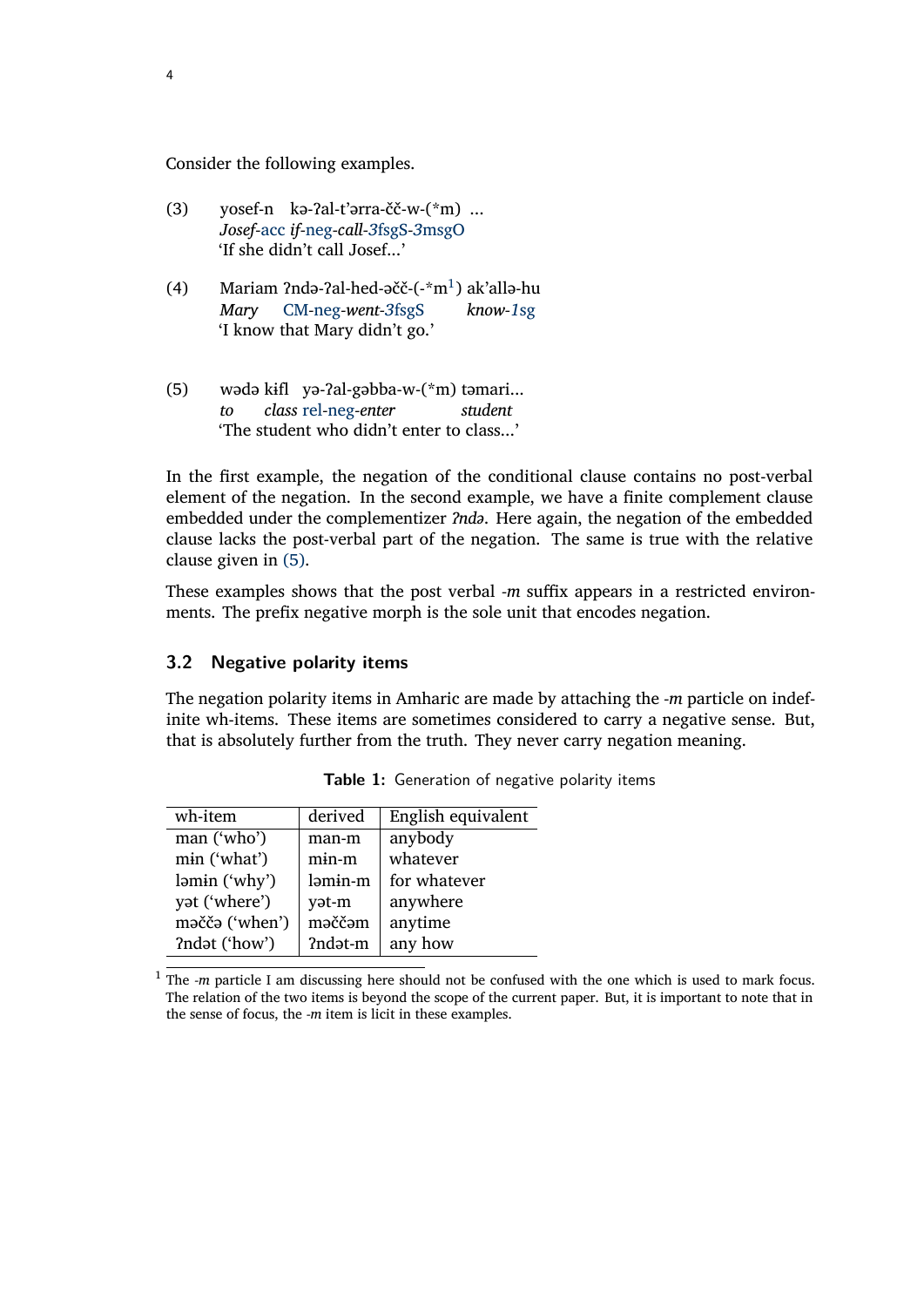Girma Demeke translates them English negative equivalents such as *nobody*, *nowhere*, *notime* etc. But, the reason does that is because he is putting them under negative clause. The right equivalents are the positive NPI items because they can be used in positive clauses, and the meaning remain positive.

(6) Man-m ʔa-y-wədd-at-m *Who-*CM neg*-3*msgS*-like-3*fsgO*-*CM 'Nobody likes her.'

By looking at the meaning of *nobody* here, Girma considers the *man-m* as equivalent to *nobody*. But, that is just wrong. The nobody sense came from the negative item that is attached on the verb. The right word by word translation of the sentence should be: *Anybody does not like her* which is equivalent to *Nobody likes her*.

The combination of the *-m* and the wh-items doesn't produce the counterparts of *nobody*; rather that of *anybody*. This becomes evidence when we put the combination with the positive clause.

- (7) Yemənɨst-n *government-*acc *resource who-*CM *is* nɨbrət man-m nəw ye-mi-zərf-ə-w rel*-*inf*-rob-3*msgS*-3*msgO 'Everyone robs government's resources.' #'Nobody robs government's resources.'
- (8) Esu yət-m *He where-*CM *be* bihon mənor yɨ-ččɨl-all *live 3*msgS*-can-*aux 'He can live anywhere.' #'He can live nowhere.'
- (9) Məččə-m bɨ-hed tɨ-k'əbbəl-əñ-all-əčč *When-*CM *if-go 3*fsgS*-accept-1*sgO*-*aux*-3*fsgS 'She will accept me wherever I go.'

In the above sentences, we don't have the actual negative marker prefix. That makes the sentence positive. And as a result, the seemingly negative sense associated with the *-m* is not available. This shows that the combination of the *m* particle and the wh-item doesn't produce negative pronominal. This is a conclusive evidence that the *m* particle has no capabilities to negate the constituents it attaches on.

If the post-verbal item is not a negative marker, what is it then? In the following subsections, we are going to entertain different possible avenues of understanding it.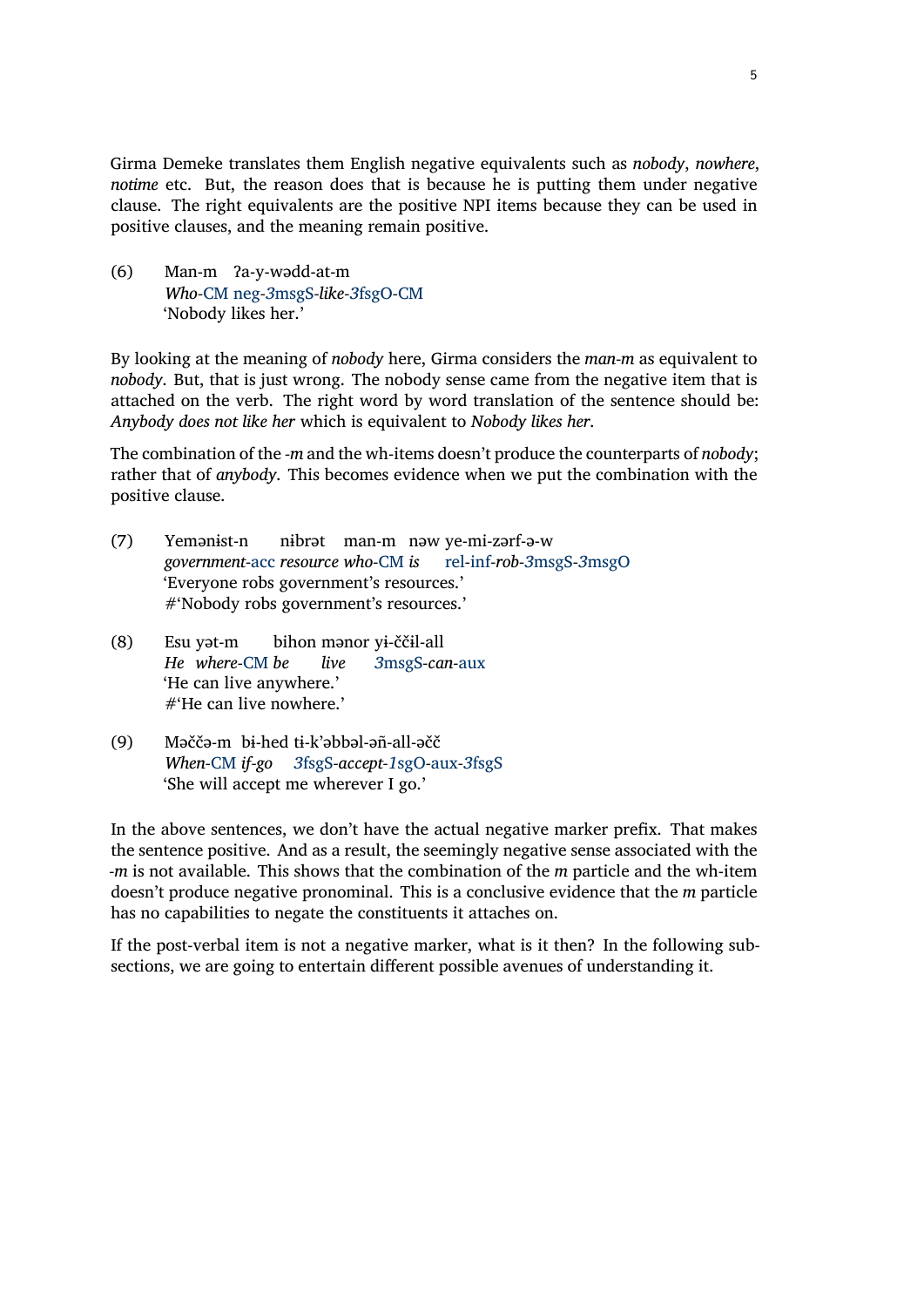# <span id="page-5-0"></span>**4 The identify of the post-verbal item**

In the following subsections, we are going to investigate possible grammatical characterizations which could capture the post verbal item.

### <span id="page-5-1"></span>**4.1 As an expletive negation**

"The term EXPLETIVE NEGATION refers to a Neg syntactic constituent which appears in certain syntactic environments but makes no effective contribution to the Interpretation of the whole string containing this constituent." [Espinal](#page-15-6) [\(1992\)](#page-15-6).

Some languages have as system known as expletive negation where a normally negating element appears to lack its negating capacity in some contexts. This is a phenomena widely attested in Romance languages.

Look at a typical example of expletive negation from Italian:

| (10) |                                     | Resto <i>finché (non)</i> arriva qualcuno. |  |  |  |                |
|------|-------------------------------------|--------------------------------------------|--|--|--|----------------|
|      |                                     | stay.1sg until bot arrives somebody        |  |  |  |                |
|      | 'I'll stay until somebody arrives.' |                                            |  |  |  | Espinal (2000) |

Here, the *non* items is the regular negator morpheme. But, under restricted structural contexts, when it appears with certain verb classes for example, it loses its negativing meaning and fails to affect the truth condition of the clause. This is what is known as the expletive negation.

But, as we have seen above, the situation with Amharic *m* particle is different because it is completely devoid of negative interpretation. It simply occurs with the negative marker; but never negates a clause by its own. For that I it cannot be considered as an expletive negation.

### <span id="page-5-2"></span>**4.2 Negative concord**

Demeke at some point equated the dual negative items in Amharic as a negative concord, when he states: "As mentioned above clausal negation in Amharic, Endegeñ, Ennemor, Tigrinya and some other languages is a case of negative concord, where two negative morphemes appear in a single clause".

It is therefore important to investigate if the occurrence of the post verbal item with the pre verbal negative could be considered as a negative concord.

The negation concord is also quite similar phenomena to the expletive negation. In negative concord, multiple negative marking items are used with the semantic impact which is equivalent to a single negative marker.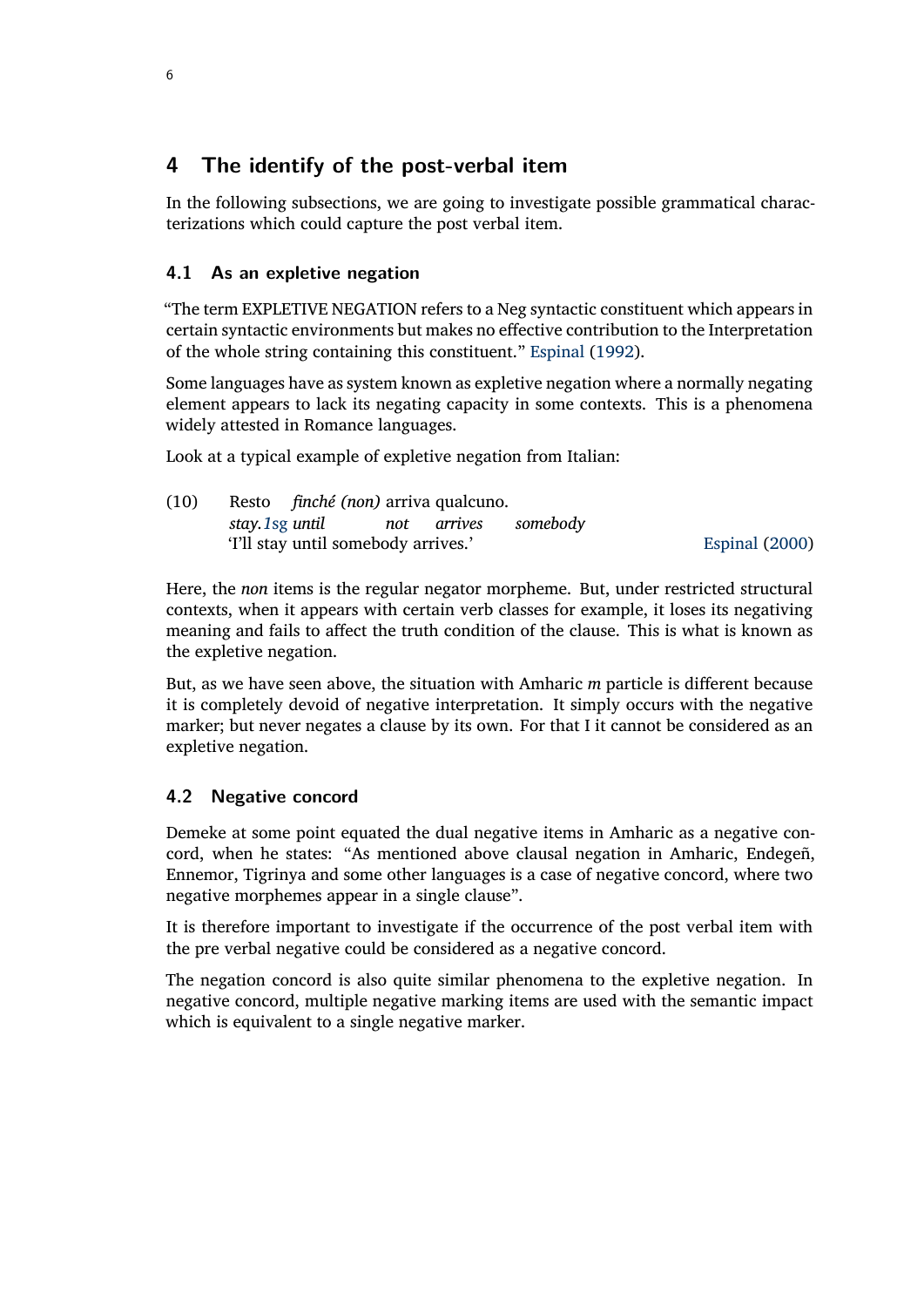"Multiple negative constituents in a clause contribute only one instance of negation to the interpretation." [Penka](#page-16-0) ([2011](#page-16-0))

- (11) I didn't eat no meat= I didn't eat meat
- $(12)$ *I n-person* neg *see* nikogo ne vizu 'I didn't see anyone.'

Russian, from [Penka](#page-16-0) [\(2011\)](#page-16-0)

The phenomena again doesn't fit with the *-m* morpheme because this morpheme is never a negative marker. It is well recognized that the *not* and *no* items we have above are genuine negative morphemes. The only reason why this is negation concord is because the meaning of one of them becomes vacuous when it appears with another negator item. But, for Amharic, that is not the case. As we have seen, the *-m* item never functions to mark negation by its own. As such, we cannot consider its presence as an instance of negation concord.

#### <span id="page-6-0"></span>**4.3 Bipartite Negation**

Some languages are known to have bipartite negation system where two negation marking units appear in a clause [Tilleson](#page-16-1) ([2019](#page-16-1)).

The following sentences are from Ewe:

(13) Kofi mé-ɖu nú o *Kofi* neg*1- eat thing* neg*<sup>2</sup>* 'Kofi didn't eat.' [Collins et al.](#page-15-8) ([2015](#page-15-8))

Here are French, Afrikaans, Sgaw Karen examples from [Tilleson](#page-16-1) [\(2019\)](#page-16-1), respectively:

- (14) Marie (**ne**) mange **pas**. *Marie NEG eats NEG* 'Marie doesn't eat.'
- $(15)$ *he come NEG in NEG* kom nie in (nie). 'He doesn't come in/He isn't coming in.'
- $(16)$ *I* tə1 nə2 neg *understand NEG* pɨ2 (bə5) 'I don't understand.'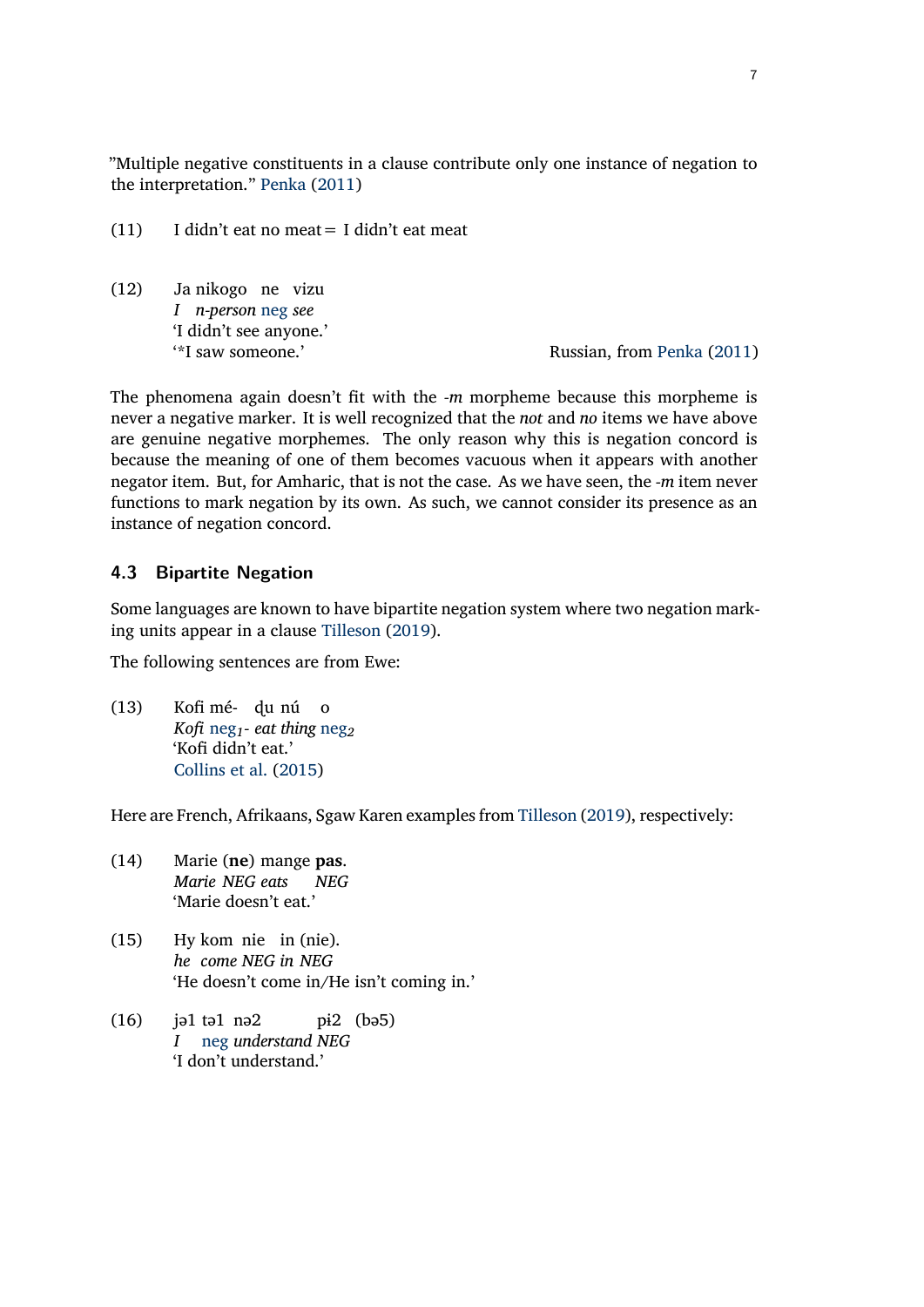One of the negation elements precedes the verb while the other ones follows it. The system here looks similar to the two items in Amharic.

These similarities might lead one to think that the situation the same with Amharic, and conclude that the case of Amharic is a case of bipartite negation. Again, I don't think this conclusion is warranted for one the reason I already explained above– the  $NEG_{2}$ of Amharic is never a genuine negative marker. For that, I still consider the Amharic negation relation cannot be considered as bipartite negation.

#### <span id="page-7-0"></span>**4.4** *-m* **as negative polarity item**

Finally, I am going to present what I think is the most attractive characterization of the *-m* particle–that is the NPI.

Thus far, we have seen that the morpheme never marks negation by itself. But, it follows the negation marker in some clause types. Appearing in negative clauses is the typical property of negative polarity items.

That is exactly how they were conceived from the very beginning. [Baker](#page-15-9) ([1970](#page-15-9)) first used the phrase *negative polarity items* to characterize words which appear in negative clauses.

- (17) a. George won't *ever* see that movie
	- b. \*George will ever see that movie

The negative polarity items are often pronouns and particles in most Indo-European languages. But, their form is not the important identifying property of them; it is rather their distribution.

Given its distribution with the negation, the *-m* item could then be considered as an NPI.

We have also seen in the above sections that the *m* particle is used to generate the negative polarity items. This again supports the idea that the item is either a negative polarity item, or somehow maker of it.

If that is the case, the negation morphology is not a case of discontinuous morpheme. The relationship between the negation morpheme and the *-m* item is a relation of licensing, [Lasnik](#page-15-10) ([1972](#page-15-10)); [Hoeksema](#page-15-11) [\(2000\)](#page-15-11) . The negative item licenses the *-m* suffix.

While I strongly believe the idea of the *m* as a negative polarity item is quite a plausible one, I am not going to pursue it. The reason for this mainly comes from the function of the particle in other related Ethiopian Semitic languages. In these languages, this exact morpheme functions as a clause marker. It is used to marker the clause as declarativeindicative one. For that, I assume that this item is somehow related with finiteness. That is what I am going to adopt in this paper.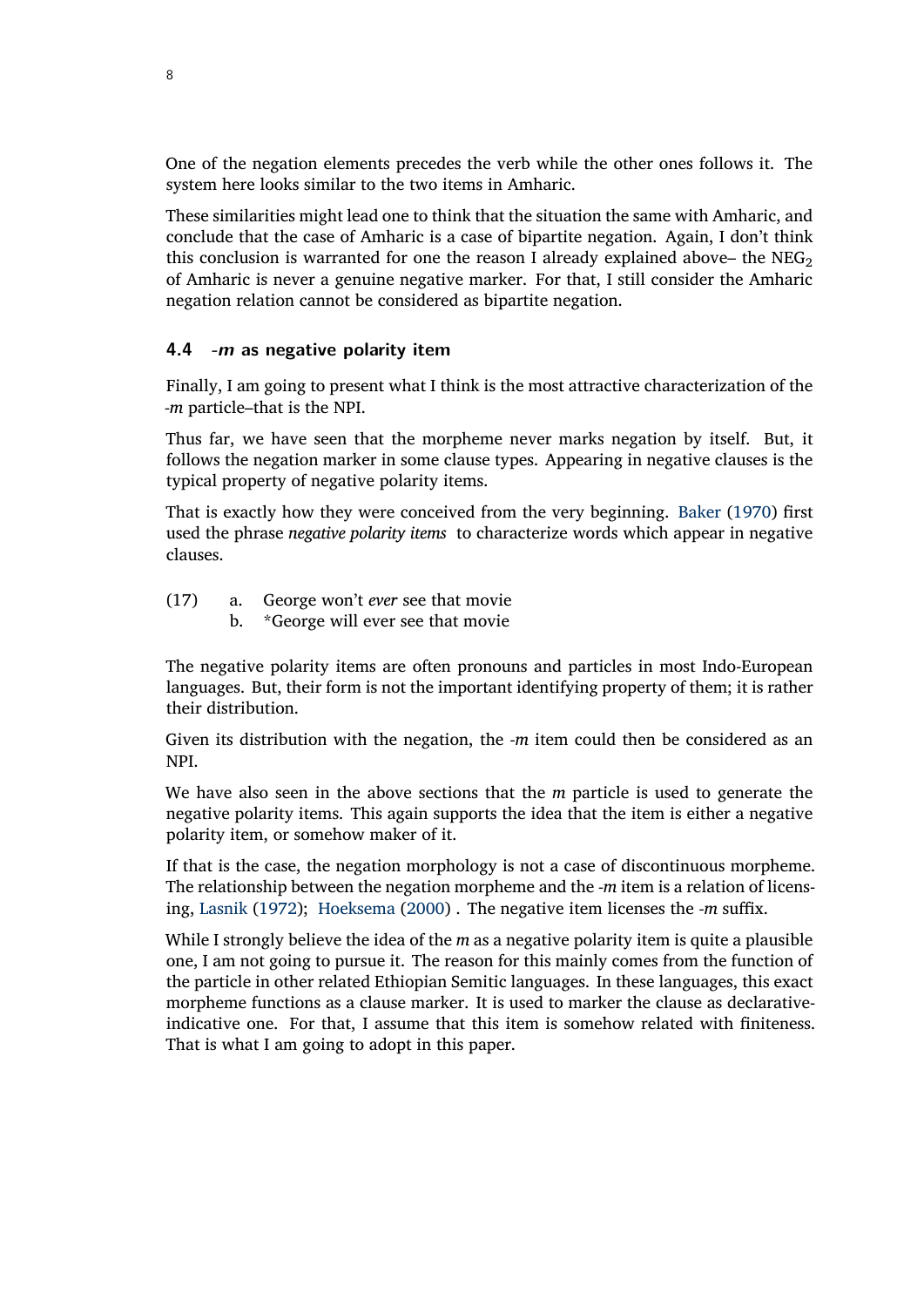### <span id="page-8-0"></span>**5 The post-verbal as a finiteness marker**

There are reasons to believe that the *-m* particle in Amharic is somehow related to finiteness. In this subsection, I will argue that the post verbal item belongs to the finiteness domain, rather than the negation. But, before doing that, I would like to spell out what I mean by *finiteness* and how finiteness is determined in this language.

First and for most, I understand finiteness in term of clausal properties. Finite clauses are different from nonfinite clauses because they are able to form independent utterances, [Nikolaeva](#page-16-2) [\(2007\)](#page-16-2). The notion is often expressed in terms of verb form. [Matthews](#page-15-12) ([1997](#page-15-12)), for example, describes it as "...of any verb whose form is such that it can stand in a simple declarative sentence".

In the same manner, [Trask](#page-16-3) ([1996](#page-16-3)) "[d]enoting a form of a verb or auxiliary which can in principle serve as the only verb form in a sentence and which typically carries the maximum in morphological marking for such categories as tense and agreement permitted in a language...[d]enoting a clause containing such as form "

As in most languages of world, finiteness has not dedicated morphological realization in Amharic. It is, however, known to exist by indirect properties that the finite clauses display, in contrast to their nonfinite counterparts.

Amharic uses at least three strategies to mark finiteness.

- auxiliaries
- pfv verb form
- *-m* clause marker

The verbs in Amharic come in two forms–the imperfective and perfective verbs. The imperfective verbs cannot stand by themselves in a declarative clause. They require finiteness marker items such as auxiliaries.

The perfective verb, on the other hand, is the finite form. Verbs that appear in the perfective can stand by themselves to produce declarative finite clauses. They don't take tense or other auxiliaries to form finite clauses so far there are not higher functional items higher than them.

An important point to note about finiteness in Amharic is the relevance of relative scope of the features. The clause can be finite iff the feature that are capable of assigning finiteness appear on to of the rest of the verbal projection. The perfective feature, for example, is capable of making the clause finite only to the point that it is not embedded under other non-finiteness features. Consider the relation of the perfective with the progressive aspect, for example.

The perfective verb embedded under the progressive aspect marker needs an auxiliary to form the clause finite.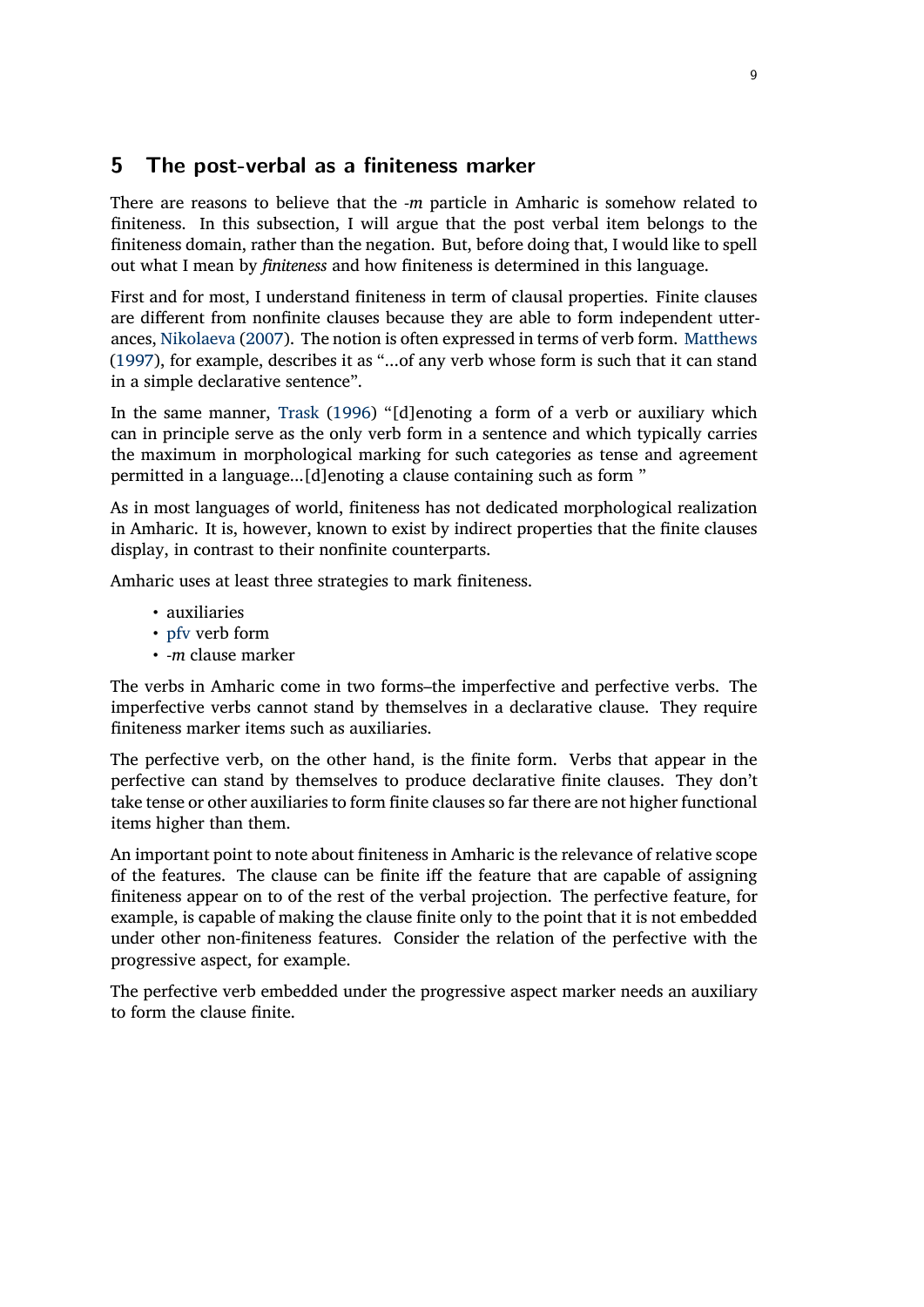(18) Yosef mariam-n sam-ə-at *Josef Mary-*acc *kiss-3*msgS*-3*fsgO 'Josef kissed Mary.'

The perfective verb is responsible for the finiteness of the clause. But, once a progressive marker projects on top of the imperfective, the clause appears nonfinite.

(19) #Yosef mariam-n ɨyyə-sam-ə-at... *Josef Mary-*acc prog*-kiss-3*msgS*-3*fsgO 'Josef kissing Mary.'

This is not a finite clause even if it contains the perfective verb embedded inside the progressive. This shows that the finiteness is just solely about the presence of a certain feature such as perfective. It is also about the relative scope of those important features. The perfective is able to mark the clause finite iff it appears on top of the verbal cause. If it has been embedded under another function item, it is not able to mark the clause finite. Tense auxiliaries need to be inserted as a last resort to mark the clause finite.

I am proposing exactly the same mechanism to the *-m* particle. What it is doing is what exactly the tense auxiliaries are doing: marking the clause finite in cases where the relevant features have been embedded deep down in the clause. As we have seen above, the progressive is one of those functional items that removes the finiteness marking capability of the perfective. The negation is the other one.

The perfective verbs fail to mark the clause as finite if they are embedded under the negation. That is where the clause requires a last resort finiteness marker which happen to be *-m* in this case.

(20) #Yosef mariam-n ʔal-sam-ə-at... *Josef Mary-*acc neg*-kiss-3*msgS*-3*fsgO 'Josef not kiss Mary.'

Just like the progressive makes the finite verb infinite, the negative prefix does exactly the same to it. The clause now needs a closer: an item that close the clause so that it could be an independent utterance. Just like the tense auxiliary does for the progressive, the *-m* (emphatic particle) does for the negation. It is a finiteness marker with no clear semantic specification.

Apart from its similarity with the tense auxiliaries in giving a closure to the incomplete clause, there are additional evidences its finiteness properties.

- It is in complementary distribution with tense auxiliaries such as *al-*
- It never appears inside nonfinite clauses (complementizers)
- It functions as a clause marker in related Ethiopian Semitic languages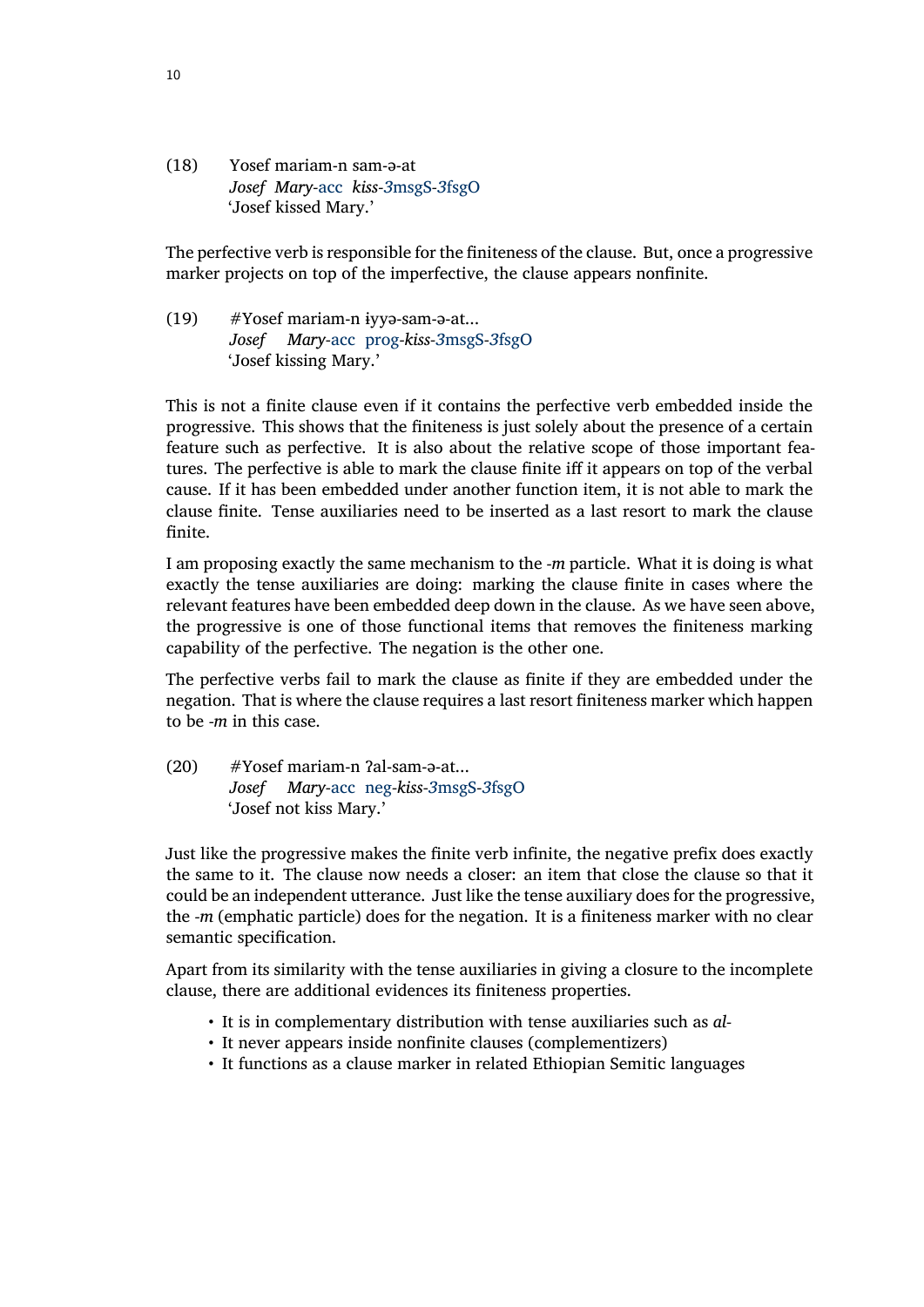The first evidence is its complementarity with tense auxiliaries such as *all*. This fact has been noted and extensively discussed in [Demeke](#page-15-0) [\(2003\)](#page-15-0). Here is an example from that work, page 221:

- $(21)$  ?al-i-mət'a-m neg*-1*sgS*-come.*ipfv*-*CM 'I will not come.'
- (22) \*ʔal-ɨ-mət'-all-hu-m neg*-1*sgS*-come.*ipfv*-*aux*-1*sgS*-*CM 'I will not come.'

Given the understanding that tense auxiliaries are one of the finiteness markers, this complementary suggests that these items are probably competing for the same position in the syntax.

The second evidence for the finiteness function of the item is its incompatibility with complement clauses (complementizers). This statement is strictly true in cases where the complementizer is non-finite clause selecting one such as the *ʔndi*. The *-m* item never appears with this complementizer.

(23) \*?ndi-a-y-sim-at-m<sup>2</sup>fəlləg-əčč comp*-*neg*-3*msgS*-kiss.*ipfv*-3*fsgS*-m want-3*fsgS 'She wanted him not to kiss her...'

Note that this complementizer selects nonfinite complement clauses, [Workneh](#page-16-4) [\(2021\)](#page-16-4). Based on this, the fact that the *-m* item never appears inside this complementizer is an evidence that it is a finiteness marker.

Finally, and most importantly, the particle functions as finiteness marker in declarative clauses of related languages. As([Demeke](#page-15-0) [2003:](#page-15-0) chapter 8) extensively discussed, the *m* particle in Muher, Chaha and many other languages that are related to Amharic, is one of the clause markers which mark the clause as indicative-declarative. In the literature, it is known to mark the verbs as "indicates their being main verbs, the absence of which would make the forms subordinate", [Hetzron](#page-15-13) ([1977](#page-15-13)). This description is exactly what we have defined as finiteness based on Matthews' definition. It is also sometimes described as a tense marker, again another sign that it is contingent with finiteness feature.

Here are some example from [Demeke](#page-15-0) [\(2003\)](#page-15-0):

<sup>2</sup> Note that the *-m* which appears as a focus marker should not be confused with the emphatic particle *-m* we are discussing here. Whether the two are underlying unified or just homophones is not clear to me. I will return to this in future works. For now, I assume they are simply homophonous items. In the sense of the focus marker, the *-m* particle appears licit in this sentence.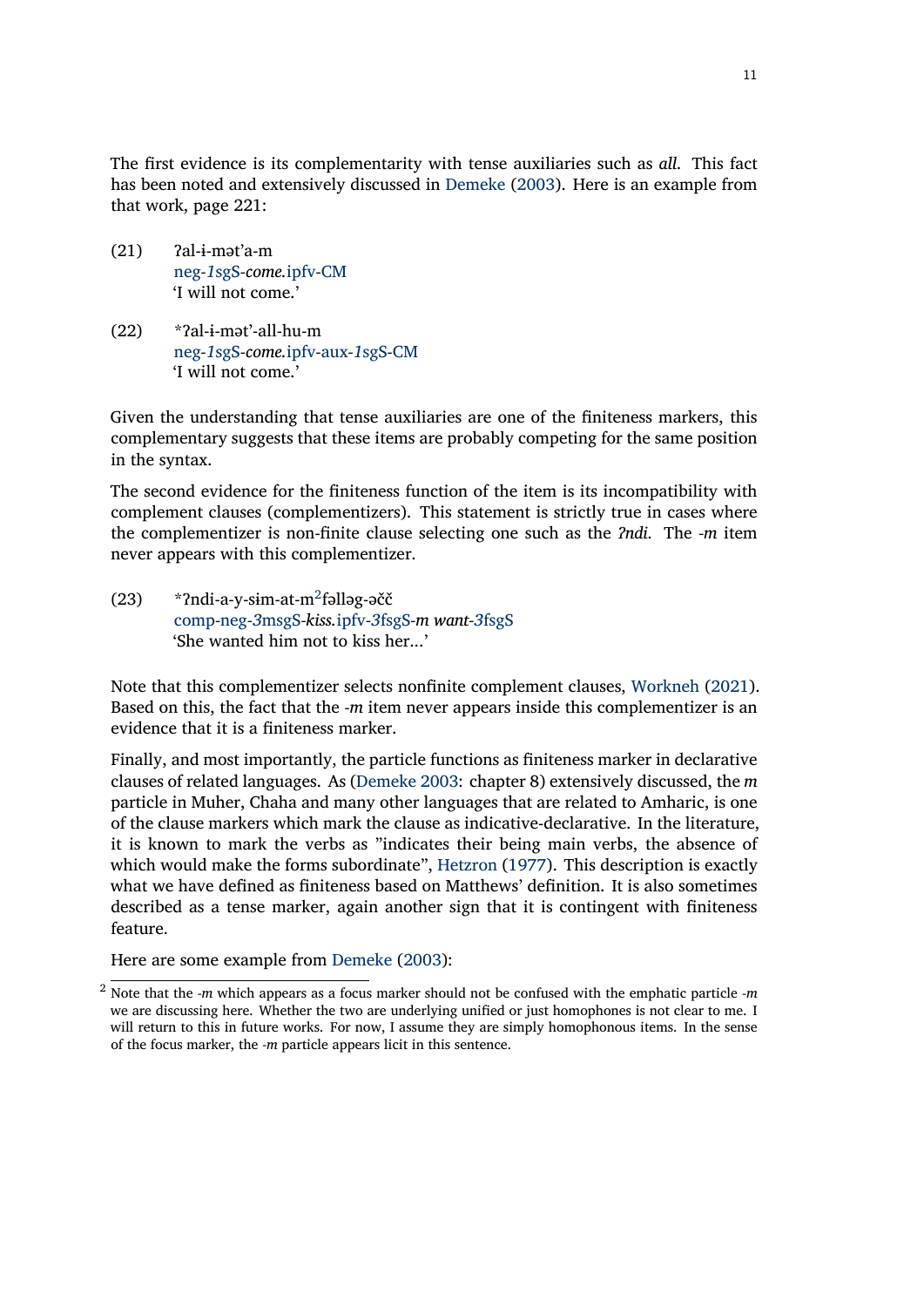| (24) | nəqqar-ə-CM<br>pull.pfv-3msgS-m<br>'He pulled out.'          | Chaha |
|------|--------------------------------------------------------------|-------|
| (25) | səbbər-ə-m<br>break.pfv-3msgS-CM<br>'He broke.'              | Muher |
| (26) | Kəbbədə wərr-ə-m<br>Kebede go.pfv-3msgS-CM<br>'Kebede went.' | Ezha  |

It is important to note that the *m* particle is not contingent with negation in any of these languages. This again confirms the claim that the *m* particle is not a negation item.

# <span id="page-11-0"></span>**6 Explaining the correlation**

In the GB literature, the NPI are assumed to appear with the negation elements because they need to be c-commanded or licensed by those elements, [Lasnik](#page-15-10) [\(1972\)](#page-15-10); [Laka](#page-15-14) [\(1990](#page-15-14)). A slightly different implementation of the idea considers the NPI as anaphora that need to be bind by negation items, [Progovac](#page-16-5) [\(1993\)](#page-16-5) . For cases where they appear under non-negative contexts, they are assumed be licensed by null polarity operators.

As I have noted above, one of the main advantages of assuming the *m* particle to be an NPI is the fact that it can naturally explain the distribution of the item. NPIs are known to follow the negation markers. A number of works have already developed theories to explain why NPIs follow the negation items.

Those theories cannot be applied to the particle we are discussing here because we are considering it as finiteness marker. As such, we need a new theory why the item appears to follow the negation.

I will here propose that the two items appear together because they merge as constituents. The idea is based on [Collins & Postal](#page-15-15) ([2014](#page-15-15)).

(27) Constituency

The *-m* appears to follow the neg because it is a constituent of it.

According to this hypothesis, the two items go together because they merge as constituents. More specifically, I suggest that the finiteness marker select the neg item.

12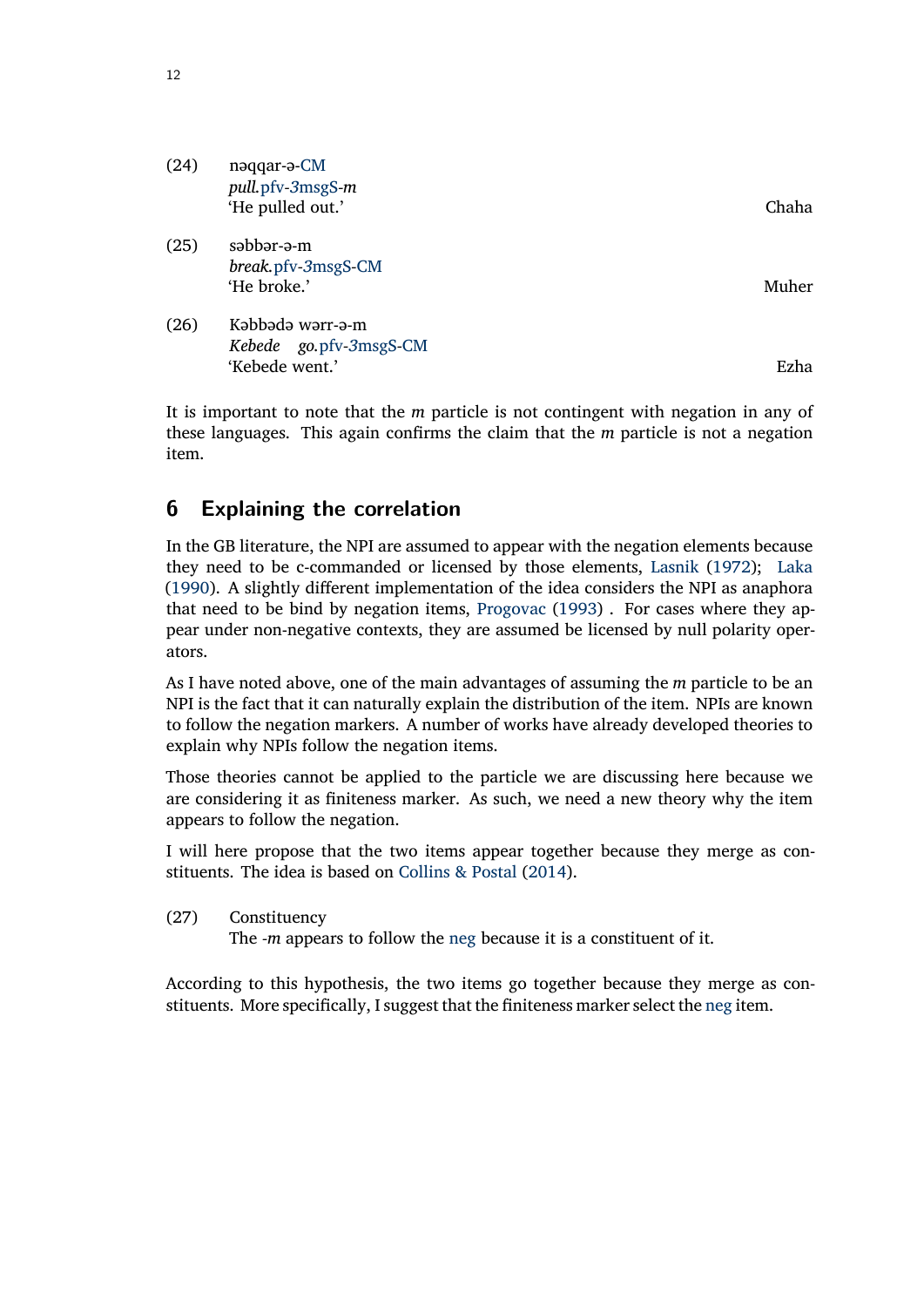<span id="page-12-1"></span>

**Figure 1:** -m selects neg

(28) *-m* subcategorizes for neg The *-m* selects the NEG.

This is a more specific form of the constituency hypothesis. One obvious way of forming a constituency via selection. The subcategorization specification of the *-m* item forces it to merge with the neg item only.

The next question is then why the appear in separate positions if they merge together.

Given the complementarity of the *m* particle with tense auxiliaries, I assume that it appears in the TP layer.

# <span id="page-12-0"></span>**7 Position of the items**

In the above section, I have proposed that *-m* particle to select the neg item. That explains why they appear together in a clause. In this subsection, we are going to see why the *-m* appears as in post-verbal position while the negation item appears in the pre-verbal verbal position. This difference in position needs to be explained.

Given the structure sketched in **[??](#page-12-1)**, the reason why the negitem appears in the preverbal position can be explained by the movement of the verb, or linearization of the items.

To start with the movement, Amharic is already proposed to have a verbal movement, [Wondem](#page-16-6) [\(2014\)](#page-16-6). The head movement approach can explain the position of the items by assuming different positions of the verbal adjunction.

According to this analysis, the verb right adjoins the negation, and left adjoins the finiteness item. That makes the negative item to appear on the left side of the verb, and the *m* item to the right of it.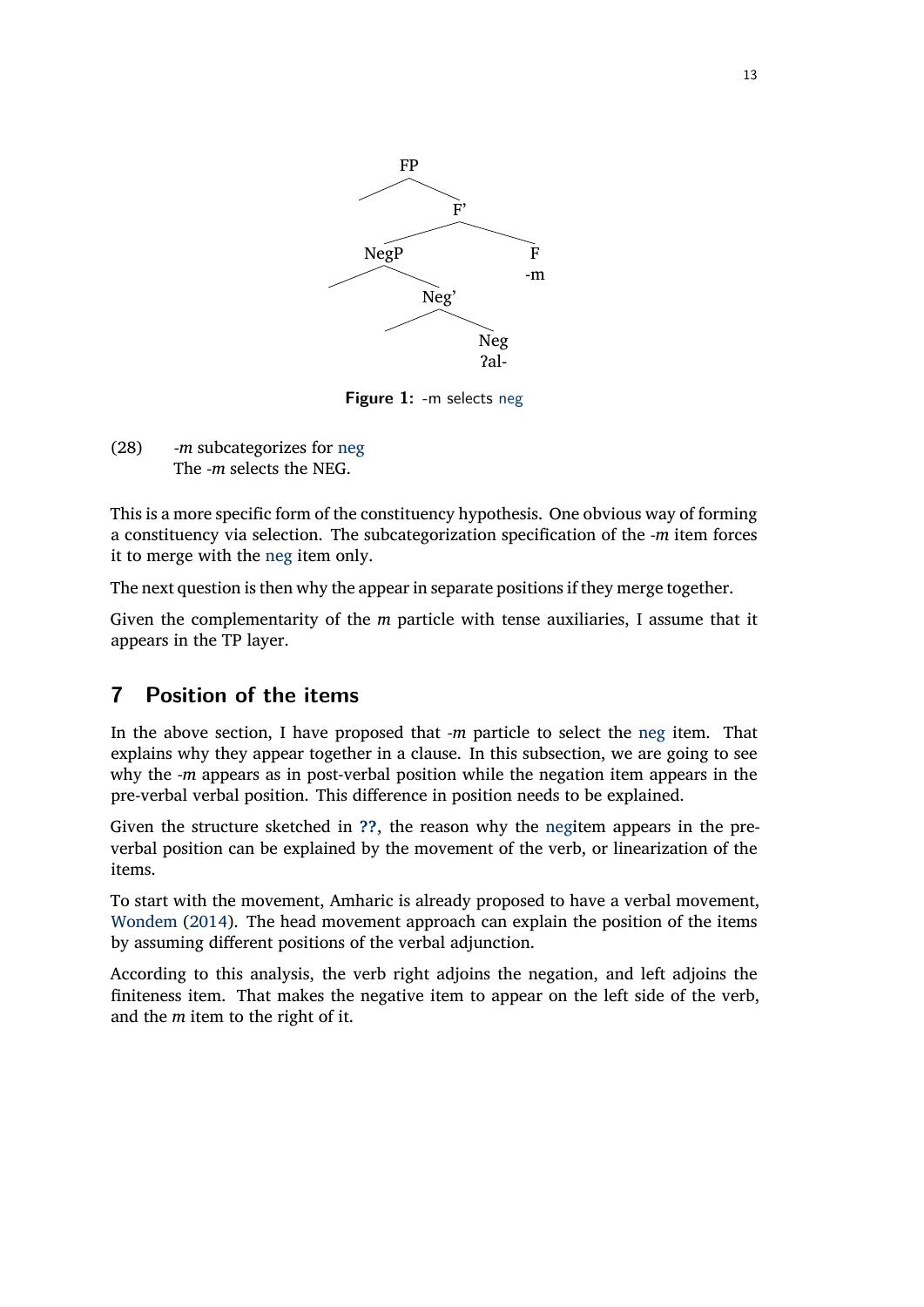

**Figure 2:** The verb raises to FP and incorporates with the NPI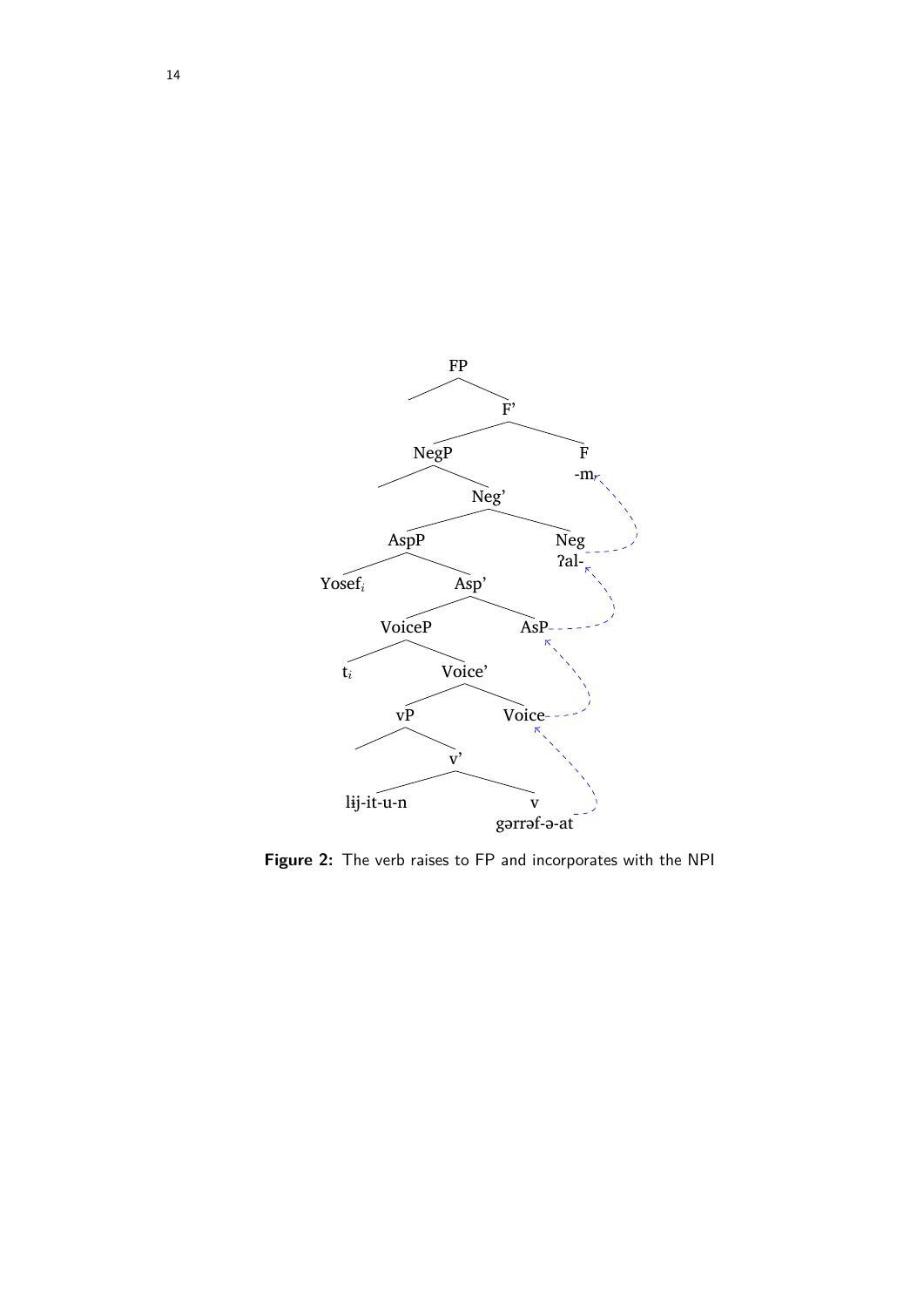The linearization analysis of the type we have in [Brody](#page-15-16) ([2003](#page-15-16)) or any other means can also be used to explain the position of the items. For the linearization system, what we need to say is quite similar to the head movement. The negative item linearizes before and the finiteness item linearizes after the verb.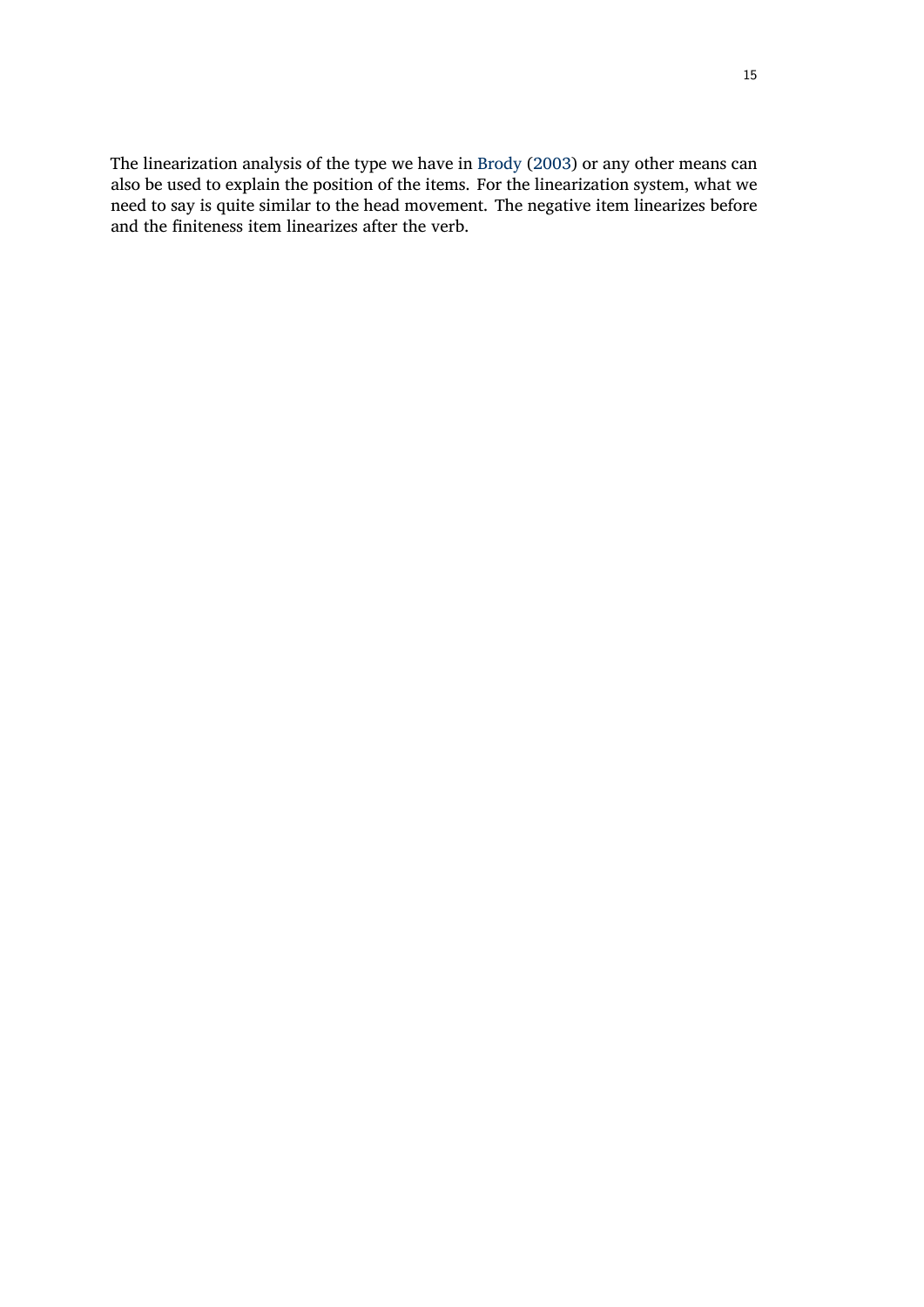### **References**

- <span id="page-15-5"></span>Assefa, Endalew. 2018. Negation in amharic and ezha: A comparative perspective. *Macrolinguistics* 6(9). 16–35. [https://doi.org/10.26478/ja2018.6.9.2.](https://doi.org/10.26478/ja2018.6.9.2) [http://dx.](http://dx.doi.org/10.26478/ja2018.6.9.2) [doi.org/10.26478/ja2018.6.9.2](http://dx.doi.org/10.26478/ja2018.6.9.2)
- <span id="page-15-9"></span>Baker, C. L. 1970. Double negatives. *Linguistic Inquiry* 1(2). 169–186. [http://www.](http://www.jstor.org/stable/4177551) [jstor.org/stable/4177551](http://www.jstor.org/stable/4177551).
- <span id="page-15-16"></span>Brody, Michael. 2003. *Towards an elegant syntax*, vol. 8 (Minimalist Investigations in Linguistic Theory). London; New York: Routledge.
- <span id="page-15-1"></span>Bye, Patrick & Svenonius, Peter. 2012. Non-concatenative phonology as epiphenomenon. In Trommer, Jochen (ed.), *The morphology and phonology of exponence*, vol. 41 (Oxford Studies in Theoretical Linguistics), 427–495. Oxford; New York: Oxford University Press.
- <span id="page-15-8"></span>Collins, Chris & Postal, Paul & Yevudey, Elvis. 2015. Negative polarity items in ewe. <https://ling.auf.net/lingbuzz/002651>.
- <span id="page-15-15"></span>Collins, Chris. & Postal, Paul M. 2014. *Classical neg raising—an essay on the syntax of negation*, vol. 67 (Linguistic Inquiry Monographs). Cambridge, Mass.; London: The MIT Press ICG.
- <span id="page-15-0"></span>Demeke, Girma Awgichew. 2003. *The clausal syntax of ethio-semitic*. Tromsø: University of Tromsø dissertation.
- <span id="page-15-6"></span>Espinal, Maria Teresa. 1992. Expletive negation and logical absorption. *The Linguistic Review* 9(4). 333–358. [https://doi.org/10.1515/tlir.1992.9.4.333.](https://doi.org/10.1515/tlir.1992.9.4.333) [http://www.](http://www.degruyter.com/view/j/tlir.1992.9.issue-4/tlir.1992.9.4.333/tlir.1992.9.4.333.xml) [degruyter.com/view/j/tlir.1992.9.issue-4/tlir.1992.9.4.333/tlir.1992.9.4.333.xml](http://www.degruyter.com/view/j/tlir.1992.9.issue-4/tlir.1992.9.4.333/tlir.1992.9.4.333.xml)
- <span id="page-15-7"></span>Espinal, Maria Teresa. 2000. Expletive negation, negative concord and feature checking. *Catalan Working Papers in Linguistics* 8. 47–69.
- <span id="page-15-13"></span>Hetzron, Robert. 1977. *The gunnän gurage languages*. Napoli: Instituto Orientale di Napoli.
- <span id="page-15-11"></span>Hoeksema, Jack. 2000. Negative polarity items: Triggering, scope, and c-command. In *Negation and polarity— syntactic and semantic perspectives* (Oxford Linguistics), 115–146. Oxford: Oxford University Press.
- <span id="page-15-14"></span>Laka, Itziar. 1990. *Negation in syntax–on the nature of functional categories and projections*. Cambridge: Massachusetts Institute of Technology dissertation.
- <span id="page-15-10"></span>Lasnik, Howard. 1972. *Analysis of negation in english*. Cambridge: Massachusetts Institute of Technology dissertation.
- <span id="page-15-3"></span>Leslau, Wolf. 1995. *Reference grammar of amharic*. Harassowitz; Wiesbaden: Otto Harrassowitz.
- <span id="page-15-2"></span>Leyew, Zelealem. 1998. Code‐switching: Amharic‐english. *Journal of African Cultural Studies* 11(2). 197–216. [https://doi.org/10.1080/13696819808717834.](https://doi.org/10.1080/13696819808717834) [http://](http://www.tandfonline.com/doi/abs/10.1080/13696819808717834) [www.tandfonline.com/doi/abs/10.1080/13696819808717834](http://www.tandfonline.com/doi/abs/10.1080/13696819808717834)
- <span id="page-15-4"></span>Little, Greta Dubose. 1974. *Approaches to amharic historical syntax*. Ann Arbor: The University of North Carolina at Chapel Hill dissertation.
- <span id="page-15-12"></span>Matthews, P.H. 1997. Structural linguistics in the 1990s. *Lingua* 100(1-4). 193–203. [https://doi.org/10.1016/S0024-3841\(96\)00026-5](https://doi.org/10.1016/S0024-3841(96)00026-5). [http://linkinghub.](http://linkinghub.elsevier.com/retrieve/pii/S0024384196000265) [elsevier.com/retrieve/pii/S0024384196000265](http://linkinghub.elsevier.com/retrieve/pii/S0024384196000265)